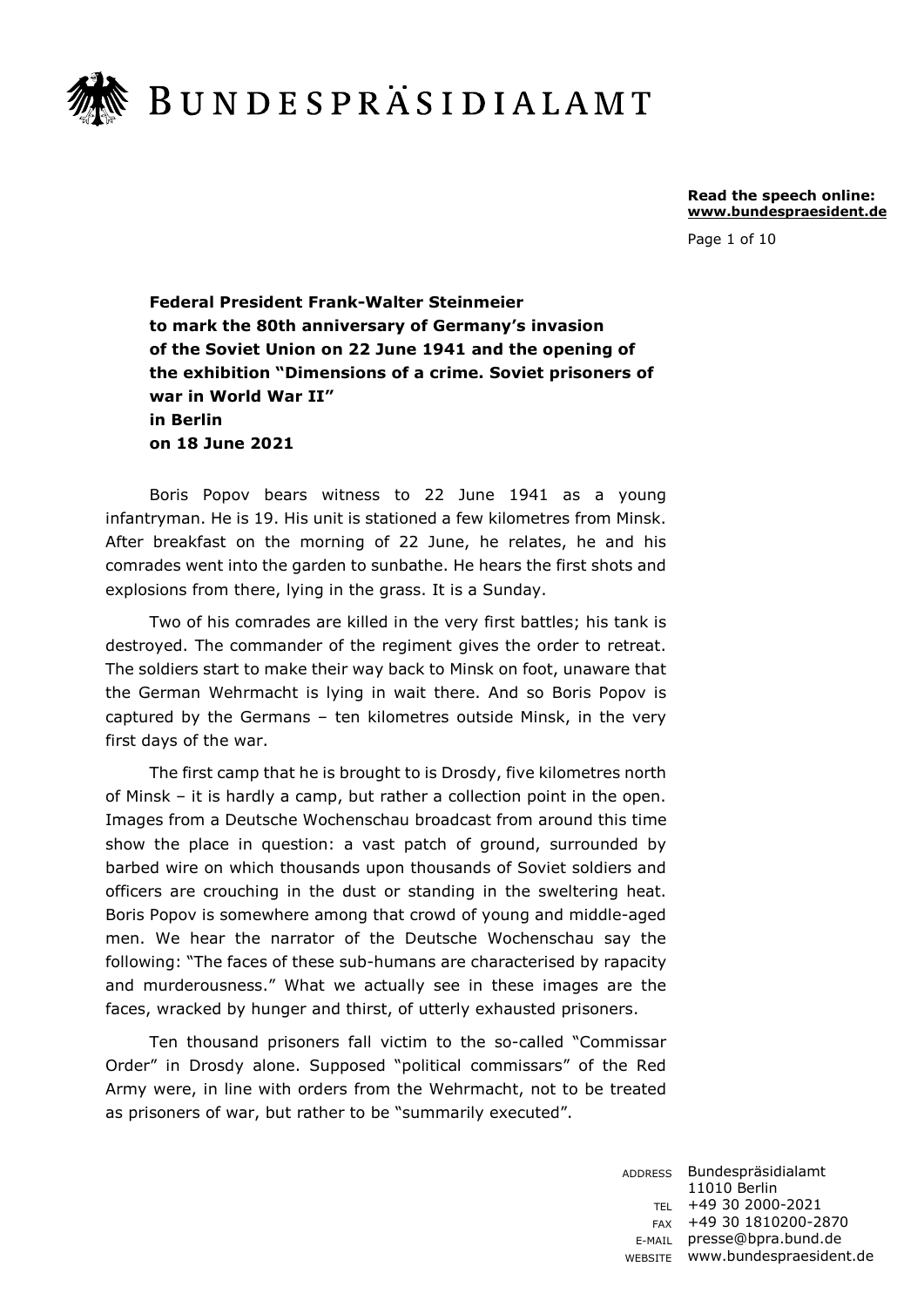Boris Antonovich Popov, a soldier and veteran of the Red Army, died exactly one year ago, on 20 June 2020, at the age of 98. I did not have the opportunity to meet him, but I did hear about his story, which Boris Popov himself told us about in lectures and speeches and, most recently, in a documentary by Rundfunk Berlin Brandenburg five years ago.

You see him sitting on a bench in this film, at a park in Minsk where he lived from 1950 onwards. Sitting there, he does not look like a man in his nineties. He is old, to be sure, but without a trace of fatigue. Lively, alert – he cuts a dashing figure.

He was lucky. He survived the war. And we can count ourselves lucky that he was able to tell us his story.

His is the story of but one soldier. And the war that he tells us about had started already two years previously with Germany's invasion of Poland. I called this to mind on 1 September 2019, in Wielún, Poland, and in Warsaw. These are two years in which the Second World War had brought destruction, occupation and tyranny to large parts of Europe.

What now came to pass, what began on 22 June 1941, was an unleashing of hatred and violence, the radicalisation of a war that culminated in the madness of total annihilation. From day one, the German military campaign was driven by hatred, by antisemitism and anti-Bolshevism, as well as by a fanatical racist doctrine against the Slavic and Asian peoples of the Soviet Union.

Those who waged this war killed people in every imaginable way, with an unprecedented degree of brutality and cruelty. Those who were responsible for it, who in their national fanaticism even invoked German culture and civilisation, Goethe and Schiller, Bach and Beethoven, betrayed all civilised values, violated all principles of humanity and law. The German war against the Soviet Union was murderous barbarity.

As difficult as we may find it, we must remember that. And when if not on anniversaries such as this. Remembering this inferno, this absolute enmity and the act of dehumanising the other – remembering this continues to be an obligation for us Germans and a memorial for the world.

Hundreds of thousands of Soviet soldiers fell, starved to death or were shot dead during the first few months of the war alone, in the summer of 1941.

Immediately after the invasion by the German troops, the murder of Jewish men, women and children by the firing squads of the Sicherheitsdienst (SD), the SS and their auxiliary troops got under way.

Hundreds of thousands of civilians in Ukraine, in Belarus, in the Baltic States and in Russia fell victim to bombing attacks or were relentlessly hunted down as partisans and murdered. Cities were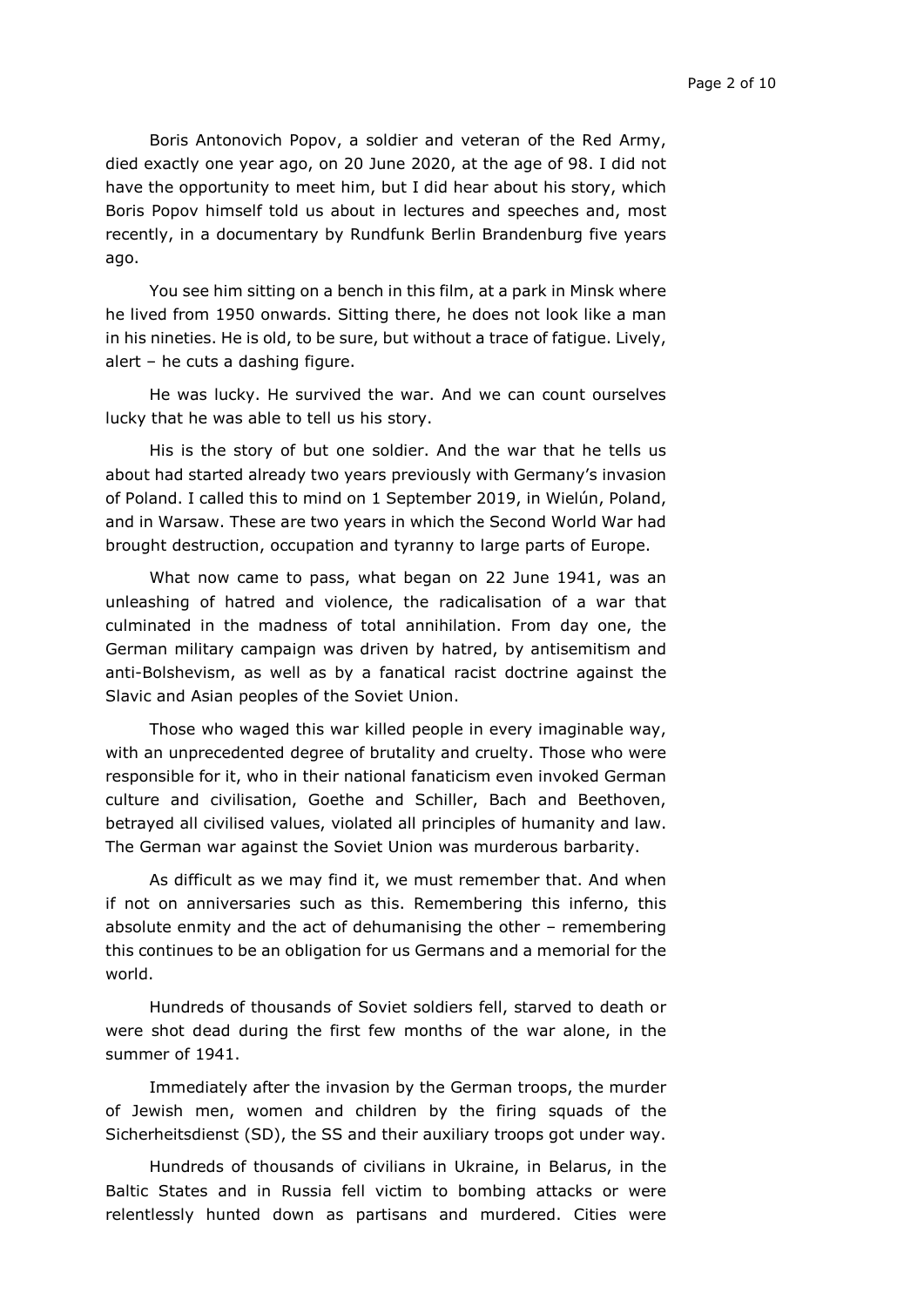destroyed and villages burned to the ground. Old photographs show only charred stone fireplaces rising in a devastated landscape.

At the war's end, the death toll of the peoples of the Soviet Union numbered some 27 million. Twenty-seven million people were killed, murdered, bludgeoned, starved or left to die as a result of forced labour by National Socialist Germany. Fourteen million of them were civilians.

No one had to mourn more victims in this war than the peoples of the then Soviet Union. And yet these millions are not as deeply etched in our collective memory as their suffering and our responsibility demand.

This war was a crime – a monstrous, criminal war of aggression and annihilation. Those who go to its theatres today, who encounter people who bore the brunt of it, will be reminded of 22 June 1941 – irrespective of whether there is a day of remembrance or memorial or not.

Traces of this war are to be found among the elderly who experienced it as children, and in the younger generation, in their grandchildren and great-grandchildren. You can find them from the coast of the White Sea in the north to Crimea in the south, from the dunes of the Baltic in the west to Volgograd in the east. They are scars of war, scars of destruction, scars of loss.

What remained were mass graves, brothers' graves, as people say in Belarusian, Ukrainian and Russian.

The murdering continued in the hinterland. On 31 January 1942, Wehrmacht soldier Paul Hohn, who was stationed in Berazino in what is now Belarus, wrote the following in his diary: "It's 3 p.m. The shooting of all Jews who still live here – 962 people, women, old folk and children ‒ started an hour ago. […] At long last. A commando of 20 men from the Gestapo is carrying out the action. They are taking it in turns to shoot in twos. The Jews walk in single file […] through the snow [...] to the open grave, which they enter one by one and are shot lying down one after another. [...] In this way, the plague is being eradicated. From the window of my workplace, I can see the ghetto 500 metres away and hear screams and shots clearly. It's a pity I'm not taking part."

Every war brings devastation, death and suffering. And yet this war was different.

It was an act of German barbarity. It cost millions of human lives, laid waste to the continent and – as a consequence – divided the world for decades.

The war and its legacy have also divided our memory, a division that has yet to be overcome even three decades after the lifting of the Iron Curtain. It continues to be a burden for the future. Changing this state of affairs is our task, a task for which we urgently need to redouble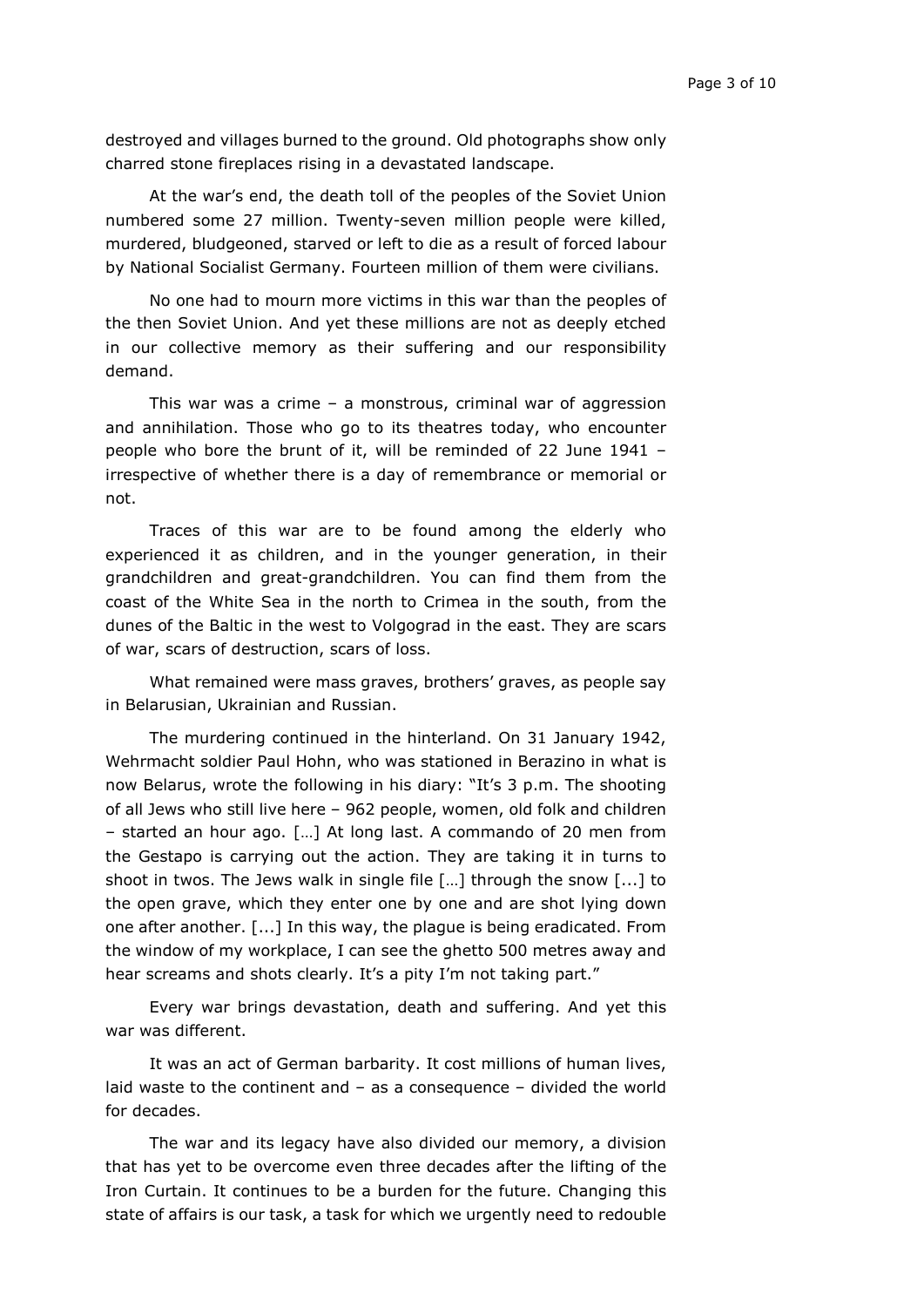our efforts beyond borders – for the sake of the past, but, above all, for the sake of a peaceful future for coming generations on this continent. That is why we are here today, at a historic site, at a museum supported by 17 institutions from four nations. Their four flags are flying in front of this building.

You can sense traces of the war even where its visible ones are now obscured or concealed by the undergrowth of a fateful century, by the years of Stalinism, the Cold War, the end of the Soviet Union. The war remains tangible - like a scar that you run your fingers over.

But are we Germans doing that? Are we looking in that direction at all, towards the east of our continent about which we know far too little?

Who in Germany is familiar with Maly Trostenets in the vicinity of Minsk, where at least 60,000 people were murdered from 1942 to 1944? Or the little village of Khatyn, which was razed to the ground in the summer of 1943 with all of its inhabitants murdered – half of whom were children? Who has heard of Koriukivka in northern Ukraine, where, over the course of two days, 6700 men, women and children fell victim to the biggest and most brutal reprisal of the Second World War?

Who knows the town of Rzhev, not far from Moscow, where the Red Army suffered over a million dead and wounded there alone in the course of a seemingly never-ending battle?

Who knows the little town of Mizoch, on the outskirts of which its Jewish population was shot dead in the space of just a single day, on 14 October 1942? There are only five photographs left by German policeman Gustav Hille bearing witness to the scene of the crime, which is a gentle, hilly meadow today.

"Stillness and silence hang over the dead who lie buried beneath the collapsed homes covered by grass. The stillness is worse than tears and curses." This is what Vasili Grossman wrote in the autumn of 1943.

Yet in the silence you can hear them, the stories of the survivors, the Soviet prisoners of war, the forced labourers, displaced citizens who were robbed of their homes and possessions, the Red Army soldiers who went on to push back and defeat the Wehrmacht. One of them was David Dushman, who, as the last surviving liberator of Auschwitz, died just a few days ago – like Boris Popov at the age of 98. He, too, told us about these events throughout his lifetime.

Yes, this war casts a long shadow, a shadow that hangs over us to this very day.

In a letter to his wife, Helmuth James Graf von Moltke, who worked in the international law division of the Wehrmacht High Command, wrote the following in August 1941, "once more the news from the east is terrible." […] "we bear the responsibility for hecatombs of corpses". Time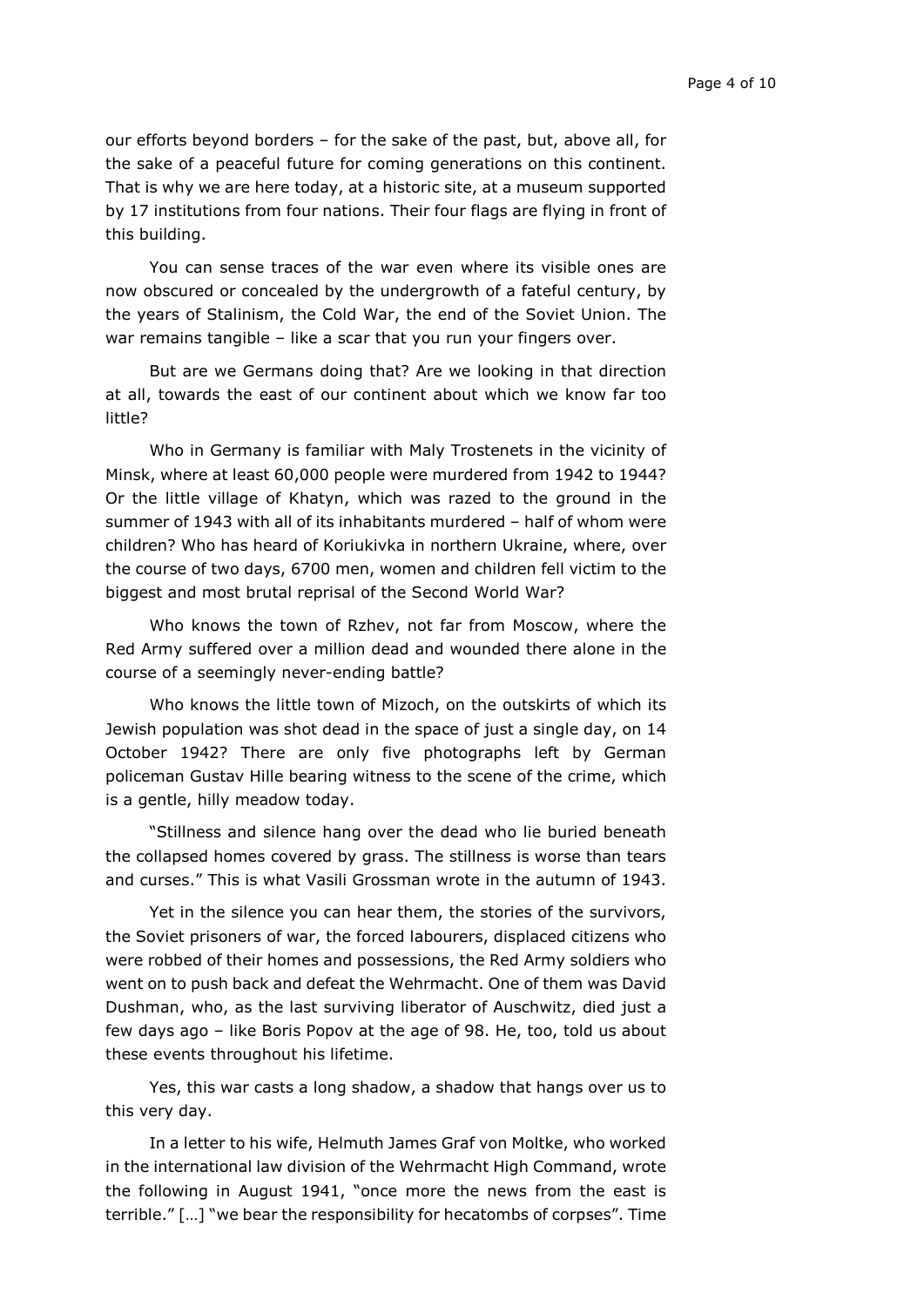and again, he writes, news filtered through of transports of prisoners and Jews, of which only 20 percent arrived. Time and again, there were reports of starving prisoners in the camps, as well as outbreaks of typhus and other epidemics caused by general privation.

The war of which von Moltke wrote abandoned every human dimension. But it was people who conceived of it and carried it out. They were Germans.

And so it leaves in its wake – for each and every generation anew – the agonising question: How could this happen? What did our forebears know? What did they do?

Nothing that happened in the depths of the east back then was a coincidence. The operational units of the security forces (Sicherheitspolizei), the SD, the Waffen-SS and those helping them did not haphazardly blaze their pillaging trail. They followed the destructive insanity and murderous plans that had been drafted at the Reich Security Main Office and at the competent Reich ministries. And they followed the Wehrmacht, German soldiers, who had previously robbed and harassed the population or executed alleged partisans. The criminal war of aggression wore the uniform of the Wehrmacht. The soldiers of the Wehrmacht also had a hand in its cruelties. We Germans have taken a long time, too long, to admit this fact.

The plans that the German soldiers followed were called "Generalplan Ost" and the "Hunger or Backe Plan", enshrining inhumanity as a principle. They were plans whose objective was to exploit and starve people to death, to displace and enslave them and, ultimately, to annihilate them.

Officials at the Reich Security Main Office planned the annihilation with cynical precision. They planned a war that declared the entire Soviet population – the entire Soviet population – to be the enemies, from newborn babies to the very old. The enemies were to be defeated not just militarily, but were also to be made to pay for the war imposed upon them themselves, with their lives, their property, with everything that was part of their existence. The entire European part of the Soviet Union, whole stretches of today's Ukraine and Belarus – and I quote from the orders – were to be "cleansed" and prepared for German colonisation. Metropolises such as Leningrad, present-day Saint Petersburg, Moscow or Kyiv, were to be razed to the ground.

Soviet prisoners of war were not thought of as prisoners. They were not regarded as comrades. They were robbed of their humanity; dehumanised. The Wehrmacht, which bore responsibility for the prisoners, did not have the intention of feeding them, "durchfüttern", as this was commonly referred to at the time. And the German generals did not express disagreement with Hitler's intention of making the Wehrmacht the executors of this crime. "Non-working prisoners of war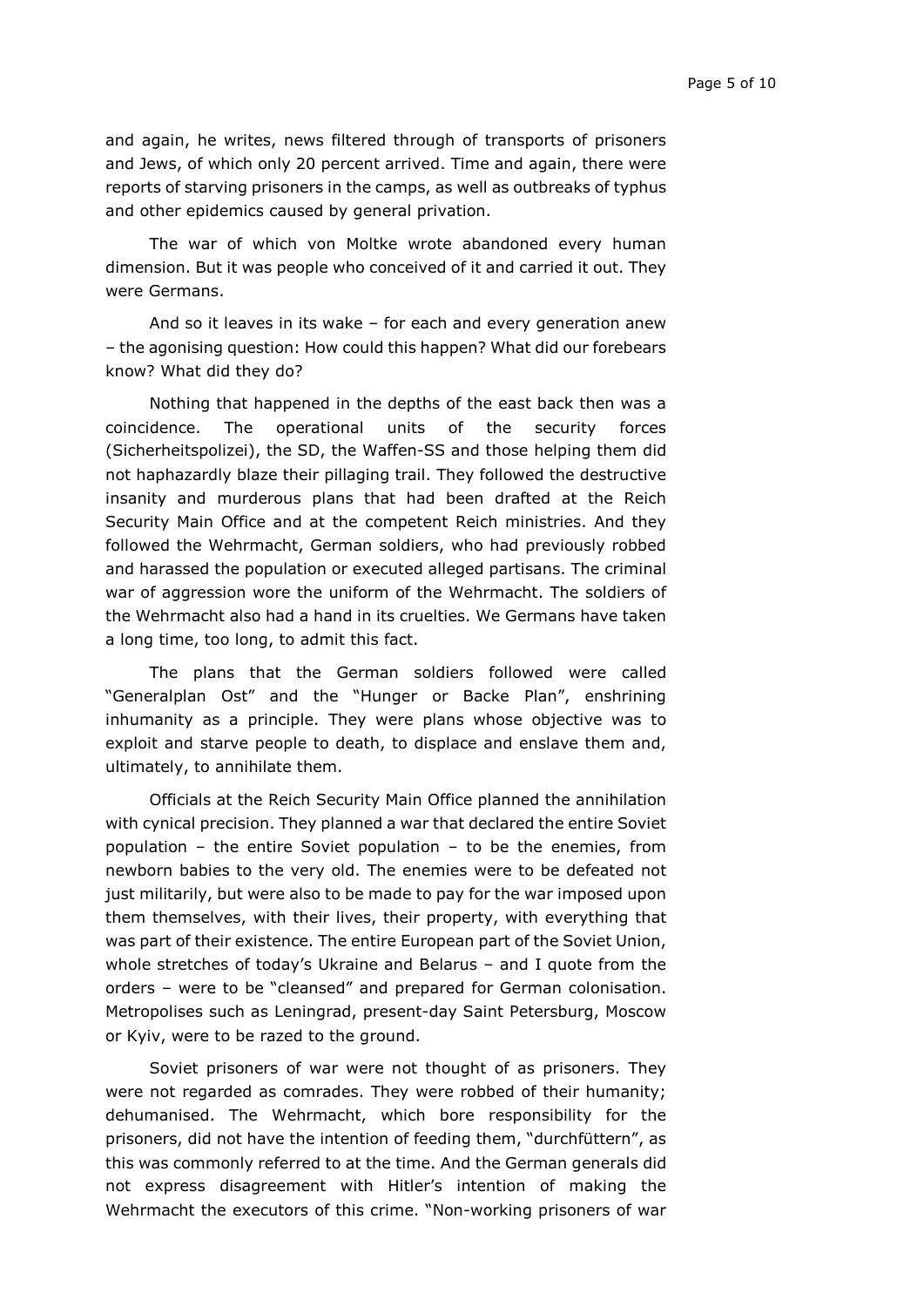must starve." That was the order issued by the Quartermaster General of the German Army in November 1941.

Boris Popov, the man I am speaking of here, starves in four different German camps, from the first to the last day of his captivity. In Drosdy, he relates, it is only after 12 days that they are given half a litre of "balanda", a watery soup that they scoop out of a cast-iron trough, with German guards chivvying them along.

In addition to hunger, the prisoners had to endure deadly hygienic conditions. Vermin, epidemics and diseases spread. Prisoner of war Nikolai Nikolaevich Danilov recounted the following: "Sick and healthy people were lying on top of each other. Lice and rats were crawling over our bodies."

In the exhibition that we are opening today, you can see what appears to be an innocuous photo. It shows hundreds of trees towering towards the heavens. Upon closer inspection, you can see that they are bereft of leaves, branches and bark. Soviet prisoners of war have scratched them from their trunks with their bare hands to avoid starving to death. The photo gives us an impression of the terror of these camps. It is from Schloss Holte-Stukenbrock in East Westphalia. This is another place where these crimes were committed, and not far away in the east, but barely an hour from my home town, from the place where I grew up and where, during my time at school, I learned nothing of what had happened there less than two decades previously.

After Drosdy, Boris Popov is taken to the former Stalag 352 in Masyukovshchina, today a district of Minsk. Here alone, 80,000 prisoners of war lose their lives. However, Popov is lucky. He is assigned to the mailroom of the military administration. In early 1942, he is transferred to a camp in Gomel and two months later to Stalag IV B here in Brandenburg.

Boris Popov is liberated in Mühlberg an der Elbe on 23 April 1945. He is an exception: almost six million men and women from the Red Army were taken as prisoners of war by the Germans. More than half of them died – mostly in the internment camps in the east.

After his liberation, Boris Popov can – for the first time in four years – write a letter to his mother. To Leningrad. He does not know whether she is still alive. After all, one million Leningraders starved to death during the German siege. A few years ago, Daniil Granin spoke of the horrors of the siege in the German Bundestag: "Death", he said, "came quietly, in complete silence, day after day, month after month, each of the 900 days. How could people escape starvation? [...] They scraped the paste from wallpaper and boiled leather belts. The chemists in the institutes distilled varnish. People ate cats and dogs." They were forced to eat unimaginable things during the siege. In his unforgettable speech,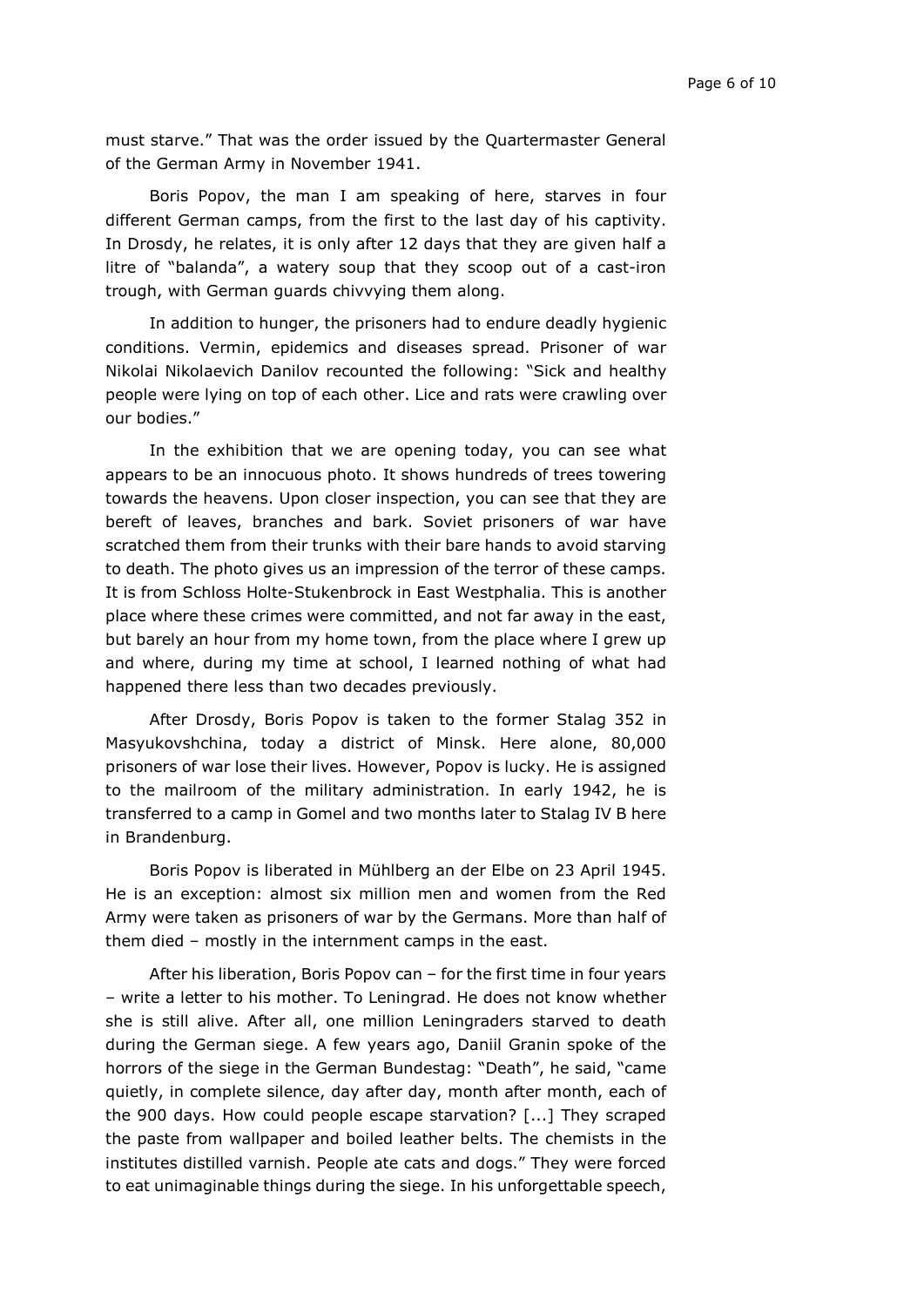Daniil Granin spoke of atrocities which I as President of this country find difficult to even utter.

This, too – the deliberate decision not to take the city but to starve it in a 900-day siege – was, as I said before, part of the "Hunger Plan".

Boris Popov's mother survives the siege. In 1946, Boris Popov returns to Leningrad. He is able to complete his studies, marries and moves with his wife to Minsk, where he works as the chief engineer at the Belarusfilm studios. In this capacity, he even goes back to Germany once more in the 1970s.

Boris Popov left us a moving life story. But no one wanted to hear it for a long time. Not in the Soviet Union, where he had to fight until 1975 as a former prisoner of war to be even recognised as a war veteran. Nor in Germany. The heavy lot of our own, of German soldiers, who had been taken as prisoners of war by the Soviet Union, overshadowed any interest in the fate of Soviet prisoners of war. That may have eased the conscience of some Germans in the first post-war years.

Yet the crimes committed by Germans in this war place a heavy burden on us. They place a heavy burden on the victims' descendants as well as on us, the present generation. To this very day. That it was our fathers, grandfathers and great-grandfathers who waged this war, who were involved in these crimes, places a heavy burden on us. That too many perpetrators who had committed the most heinous of crimes were not held to account places a heavy burden on us. That we failed for far too long to recognise the victims in the east of our continent, also to recognise them through remembrance, places a heavy burden on us.

And on this anniversary let us not forget the impact to this very day on ourselves, on our own family histories, of the suffering, the horrors of this war and its consequences: I am talking here of diplacement, of division, of occupation. It is the elderly among us who experienced this war as children. It is their fathers who fought in it. It is their mothers, women, who suffered terrible things, also at the hands of the advancing Red Army. As we used to say just a few years ago, many of the fathers "had stayed in Russia". They were killed, went missing or died as prisoners of war. The war also cast a shadow over the lives of this fatherless generation.

Anyone who wants to shed light on this aspect of our history does not have to go far – you can find forgotten corners in the shadows of the past on our own doorstep. These are not only the former prisoner of war camps such as Stukenbrock in Westphalia or Sandbostel in Lower Saxony, which I visited just a few days ago. In Germany, there are more than 3500 burial sites where Soviet forced labourers and prisoners of war are interred. The museum in Karlshorst has drawn up a list of these sites and produced a map. Just as people visit the memorials to the Second World War in the west, I hope that young people will also seek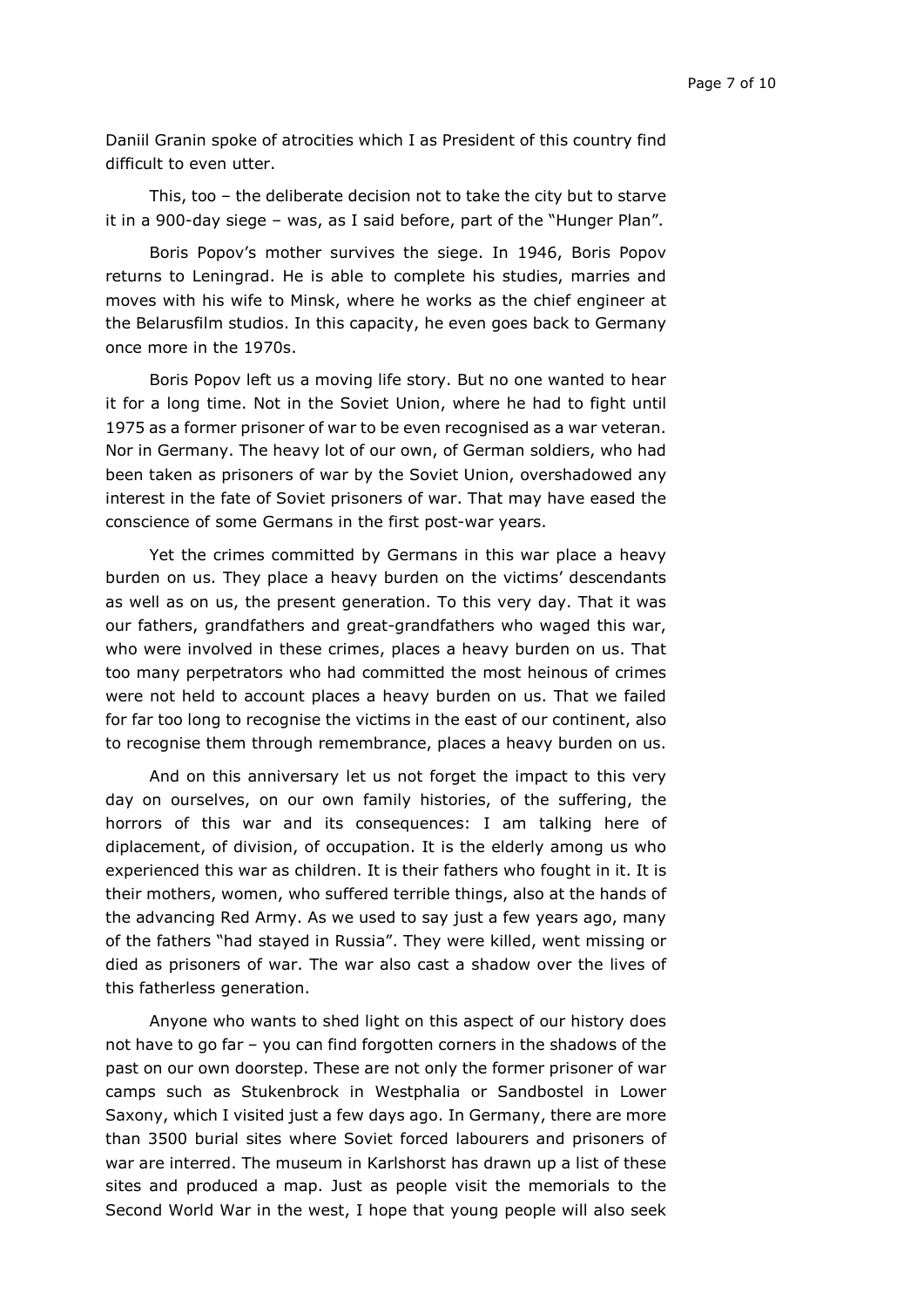out the forgotten places in the east of our continent. That would be such an important contribution towards joint remembrance.

It goes without saying that it is not easy for anyone to call to mind the horrors of the past. However, repressing memories, not admitting guilt never makes things easier. Indeed, all of that becomes an ever heavier burden.

We should remember – not in order to burden present and future generations with a guilt that is not theirs but for our own sake. We should remember in order to understand what impact this past has on the present. Only those who learn to understand the traces of the past in the present will be equipped to help shape a future which avoids wars, rejects tyranny and makes possible peaceful co-existence in freedom.

That is why we should know that places such as Mizoch, Babyn Yar and Koriukivka in Ukraine, Rzhev in Russia, Maly Trostenets and Khatyn in Belarus, these forgotten sites, are also sites of German history.

That after everything that happened Germans are received today with great hospitality by people in, of all places, Belarus, Ukraine or Russia, that they are extended a warm welcome – is nothing short of a miracle.

That six years ago, on the anniversary of the end of the war, I as German Foreign Minister was welcomed in Volgograd, the former Stalingrad, by a large crowd of veterans – upright and proud in their uniforms which had become much too big for them, their hands raised in military salute and tears in their eyes – was one of the most moving and lasting memories of my life.

What I say to you today is: on this day when we are remembering the millions upon millions who lost their lives, let us also recall how precious reconciliation is when it has grown over the graves of the fallen.

This gift of reconciliation gives rise to a great responsibility for Germany. We want, and indeed must, do everything to protect international law and territorial integrity on this continent and to strive for peace with and among the success states to the former Soviet Union.

Boris Popov received post from the German organisation Kontakte-Kontakty in 2007. He was asked to tell his story in a letter. This first letter was just the beginning. Until his death last year, Boris Popov gave lectures and speeches about his experiences, speaking in schools and before audiences in Belarus and Germany. He was presented with the Order of Merit of the Federal Republic of Germany in Minsk in March 2020, just a few months before his death.

I know that Zoya Mikhaylovna Popova, Boris Popov's widow, and her granddaughter are watching us via live stream from Minsk. I would like to take this opportunity to send you a very warm greeting.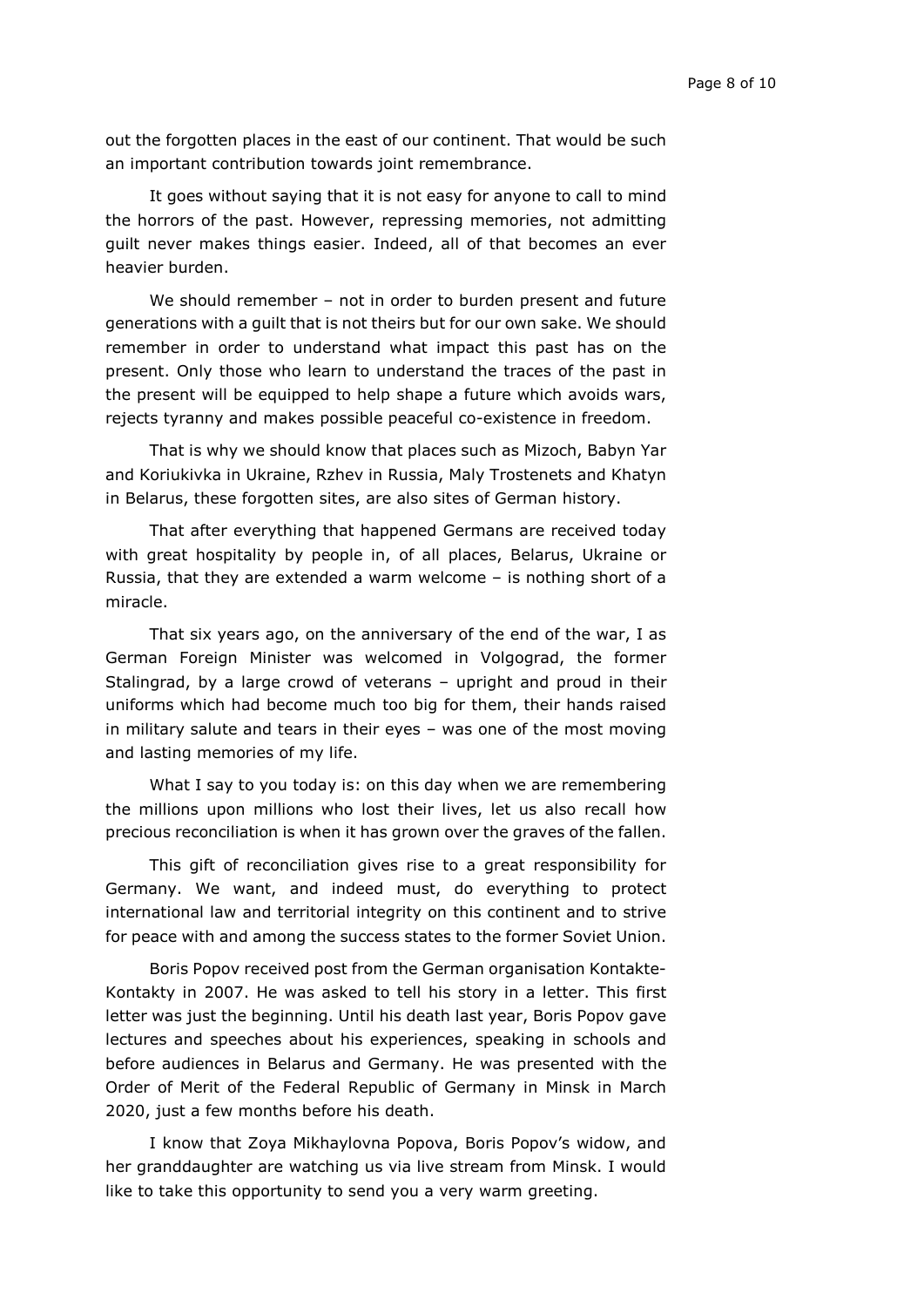When asked by a pupil in Berlin what he felt when he thought back to his time as a prisoner of war, Boris Popov once said:

"This raises the compelling question: is it not time for humanity to categorically reject wars and to resolve issues – no matter how complicated – peacefully and in a spirit of mutual respect?"

This is the question which Boris Popov put to us.

It is my impression that Europe was once closer to the answer than it is today. Decades ago, despite tensions and the confrontation between the two blocs, there was a different spirit on both sides of the Iron Curtain. I am talking about the spirit of Helsinki. In the midst of the mutual threat of nuclear annihilation, a process developed which was intended to avert, and did indeed help to avert, another war through the recognition of joint principles and through cooperation. This path, which led to the Helsinki Final Act, now lies almost half a century behind us. It was neither easy nor straightforward. However, it was a path which led us away from the logic of escalation and the threat of mutual destruction. You could say that it was a long and difficult path. However, I fear impasse and alienation much more than difficult paths.

I am very concerned that the painful history we are remembering today is in itself increasingly becoming the source of alienation. When looking back means focusing solely on our own national perspective, when the exchange on different perspectives on remembrance comes to a halt or is rejected, writing history becomes an instrument for new conflicts, the object of new forms of resentment. I therefore remain firmly convinced that history must not be allowed to become a weapon!

After all, we have this in common: we remember not by turning our backs to the future. Rather, we remember by looking ahead and shouting out loud and clear: never again should there be such a war! I know that I share this sentiment with a great number of people in Poland and the Baltic States, in Ukraine, in Belarus and in Russia, and in all successor states to the Soviet Union. Today I want to address you, the citizens of all the countries which suffered during the German war of annihilation:

I ask you to ensure, indeed let us all ensure, that we do not confront each other again as enemies; that we do not fail to recognise the human being in others. Let us ensure that those who propagate national hubris, contempt, enmity and alienation do not have the last word. Remembrance should bring us closer together. It must not be allowed to divide us once more.

Here, in this very house, the war was formally ended. Karlshorst will therefore always be a special place for our country and for this city – a place of remembrance.